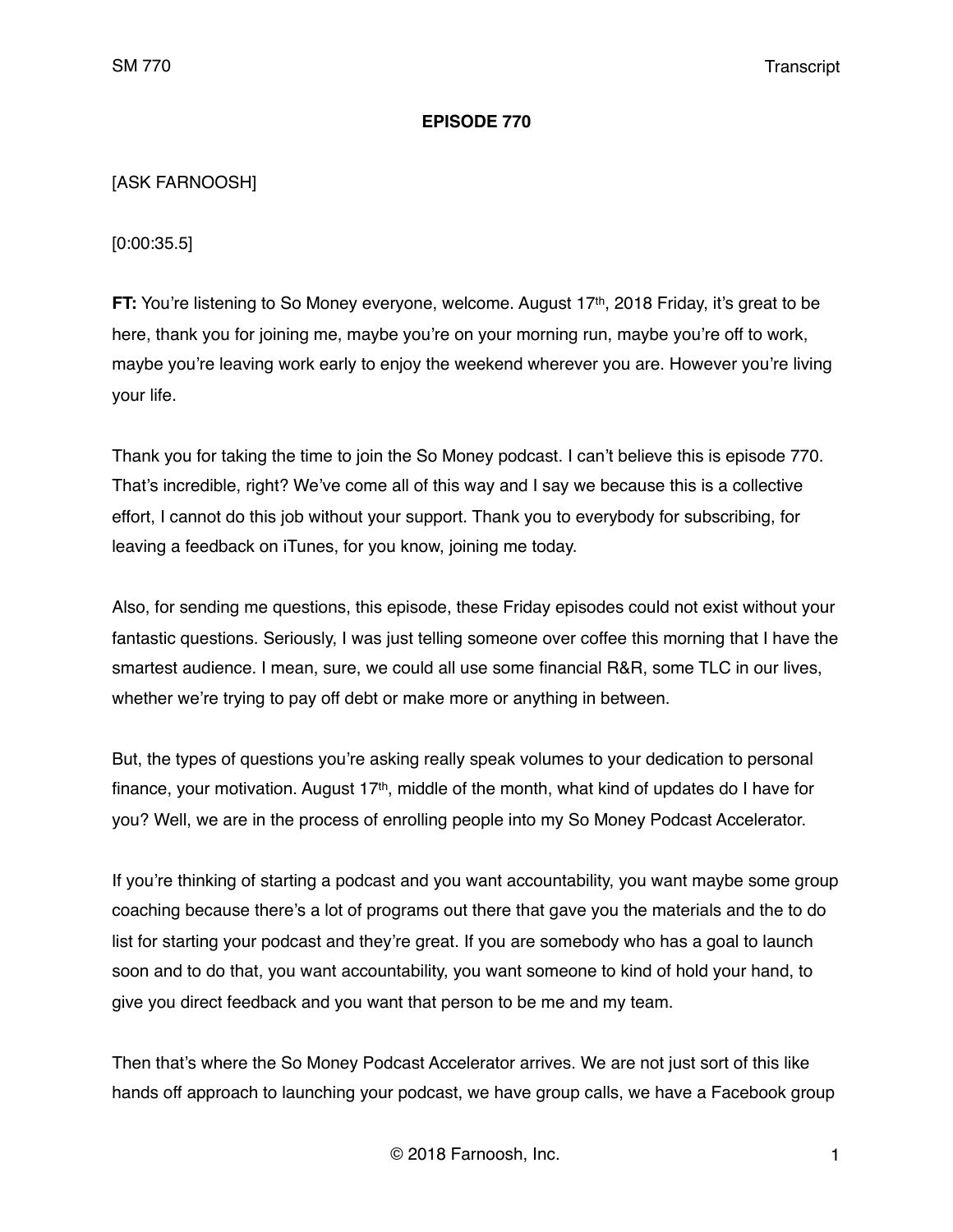where I'm doing lives constantly. Our goal is to launch you in 12 weeks which is a little aggressive that's why it's called an accelerator but for those of you who want to launch in the new year as part of your big resolution for the year, this is the way to do it.

If you're interested, get in touch, you can go to accelerator.somoneypodcast.com and fill out the application and I'll be in touch or you can email me at  $farnoosh@farnoosh.tv$  or you can go on Instagram and direct message me there and we can get the ball rolling, there's all sorts of price points and packages depending on your budget and what you want out of the program. If you're somebody who is more DIY-ish and you want to just be left alone, we've got a program for you if you want some accountability, we've got that program and if you want some super one on one time with me, there's also a high level of VIP program.

Something called Free for Everybody, get in touch, would love to talk to you and spacing of programs, I'm also doing another Book to Brand workshop this fall.

Some of you know that I have this two day live workshop in New York, every year, sometimes twice a year where I invite aspiring authors who want to write nonfiction prescriptive self-help books and don't know where to start, don't know how to do it, how to execute it, or who to hire or like, what kind of a literary agent should I get?

This two day workshop brings all of the best people from all of the related steps to launching a book. Literary agents, publishers, media people and then later when you've published the book, you want to leverage it.

How do you get on television, how do you get a brand partnership? I bring all of these key people who do these sorts of projects day in and day out to come and talk and educate you and hopefully become your best friend. If you're interested in Book to Brand, that's October 15<sup>th</sup> and 16<sup>th</sup> in New York, we have a couple of spots left, again, same way to reach me, go to [farnoosh@farnoosh.tv](mailto:farnoosh@farnoosh.tv) to email me.

You got Instagram or you can also go to booktobrand.co for more on the Book to Brand workshop. All right, I'm going to transition now because that's a lot of me stuff. I want to get to our special cohost today, a woman whom I met at an event, at a panel that I was on and she

© 2018 Farnoosh, Inc. 2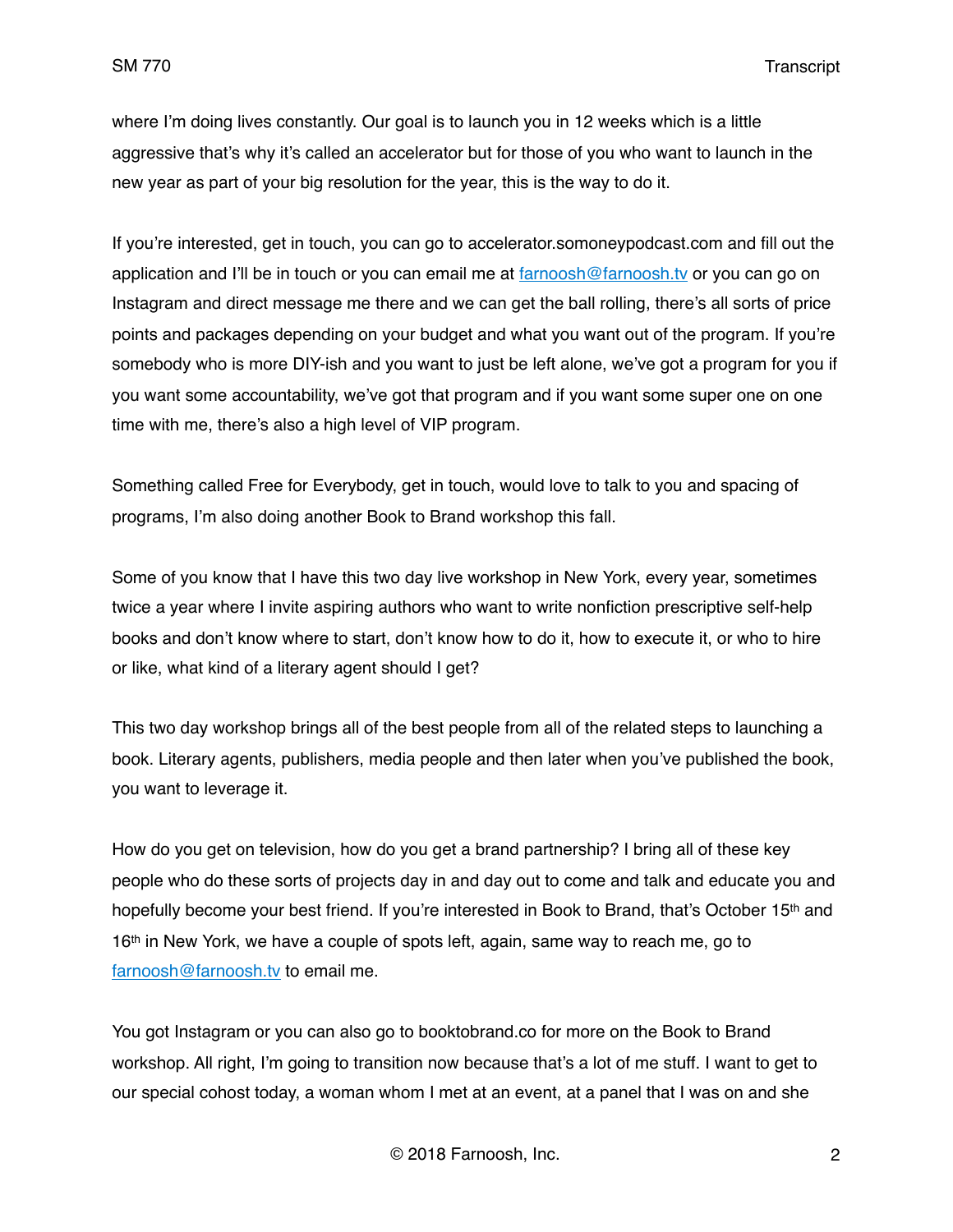came up to me and was like, "I listen to your podcast, I have taken your advice and I've improved my financial life" and of course, then, I was like, "What are you doing on a Friday because we need to cohost together" and she was very kind to take me up on that offer.

Leyla Novini is here everybody, she is a New York resident and she's kicking butt in the UX design space, she has an MFA in Design and Technology from Parsons. Also has experience in the music industry, she loves photography, she loves music technology, she plays the clarinet and she listens to So Money.

Leyla, come on to the stage my lady friend. How are you?

[0:05:59.6]

**LN:** I'm doing good Farnoosh, how are you?

[0:06:01.8]

**FT:** I'm great and also, not for nothing but you're Iranian, right?

[0:06:04.8]

**LN:** Yes I am, Iranian American.

[0:06:08.0]

**FT:** Yeah. I love it. All right, did your family talk about money as much as mine did growing up?

[0:06:13.1]

**LN:** Yeah, I mean, just I'm sure like as similar to you, my parents immigrated to the United States with not much going on, just start college degrees and you know, wanted to achieve the American dream. It was an interesting to the perspective as immigrants and me growing up here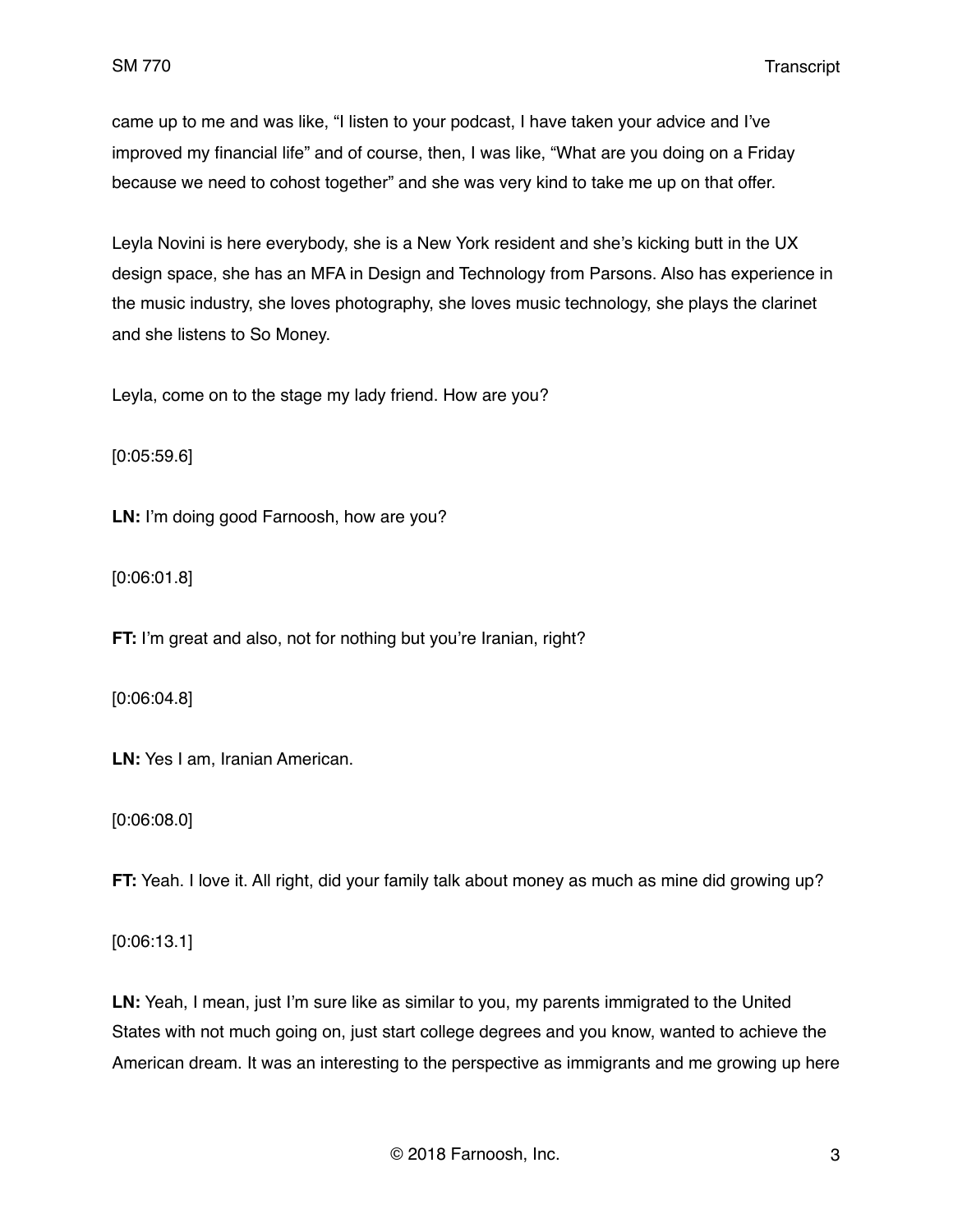and going to school. We were in a small town in Ohio. Not very many Iranians in town so like the only run ins were the ones we knew, there was nobody else.

Also, my parents at some point when I was a kid, they started doing business so seeing how they handled it and their perseverance in that space and you know, taking time to scale back on things and watching them succeed through their hard work has just been very inspiring.

## [0:07:03.7]

**FT:** What was your impetus for looking for a money podcast and what have you been kind of figuring out about yourself as you've been listening to the episodes.

### [0:07:12.6]

**LN:** Well, in fact, about 2014. I've been in New York for 12 years now periodically and 2014, I was in a really bad career rut, I graduated from my undergrad in 2009, economy was not in great shape, I was jumping from one position to another. My final stint I was kind of getting phased out of my job and I'm like, "this is unsustainable for me," I barely had any savings and vigorously job hunting and then not being successful. I made the hard decision at 27 years old to move back home with my parents, it was just one of those things where like, it was probably the most natural and best decision for me.

Because I mean, leaving like a studio apartment in New York City with like all my friends and going back to a small hometown. Not ideal but I knew I needed it and that was also around the time I found your podcast so in the midst of you know, restructuring what I wanted out of my career and learning how to save better and like be more financially responsible, it certainly was very helpful for me.

### [0:08:25.6]

**FT:** What was that adjustment like and what were some of the things that you and your parents had to communicate around because I know like, it's different when you're living with your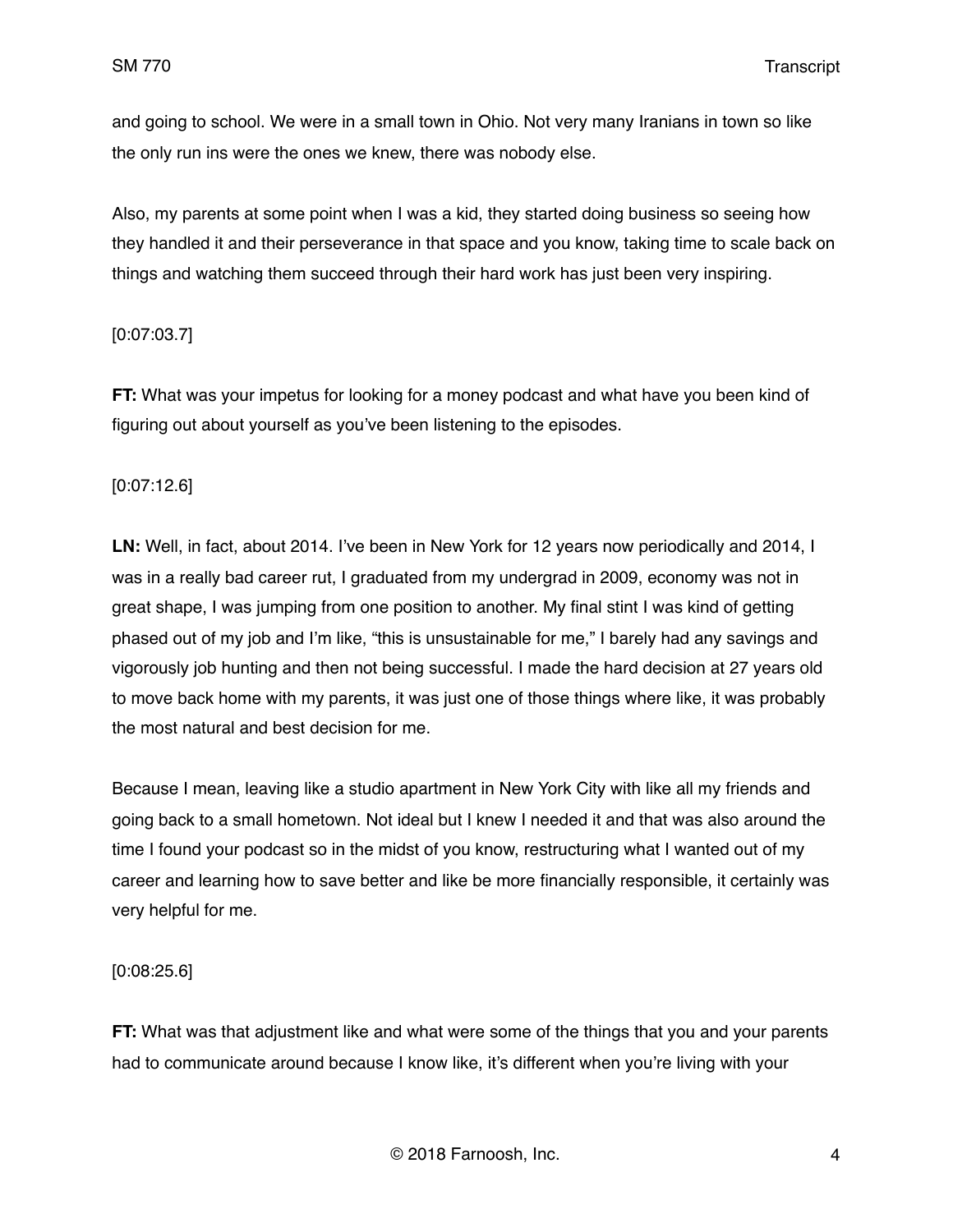parents and you're 16, you're under their rule and now you're a grown woman, was there a bit of a battle there or like how did you navigate some of those situations?

## [0:08:49.1]

**LN:** I mean, it was interesting as an adult and my parents are pretty lively. A typical Persian parents, they were, actually, you know, they were just about to become empty nesters because my brother had left for college, my youngest sibling. They're at the position like they're almost excited to be empty nesters but because the Iranians naturally loved having their children with them, they were so excited.

But I think they were very supportive of me just trying to take my time to really focus because I came back, took a part time job at a car dealerships to save while I figured out what my next steps were and I just used that time to research a lot. I had decided to stop and think, what do I want to get out of my life, what are my skills, what am I good at and what I'm passionate about.

I realized, you know, I have always taken on a creative roles, actually started marketing in the music industry, I was a photo editor for some time and I wanted to continue that but find a way to make it sustainable for myself and find something successful. That's how I got into user experience.

### [0:10:01.3]

**FT:** It's a great industry I have to say, my brother kind of fell into it. Well, he went after it but it was not something that he knew about in college. He graduated, realizing, I need some skills, like really hard skills that I can deliver to a company and get paid for it, as supposed to like, "I know how to think about the economy" which is you know, what they teach you about college.

If you major in economics, he's been very busy, it's a really great space and I think as women too, anything like software or design related. Stuff that you can do from home, from your computer, on the go. Like great lifestyle setup because if you do want to have kids, I'm learning more and more that having the ability to work from home or not be beholden to an office location somewhere while your kids are going to school is everything.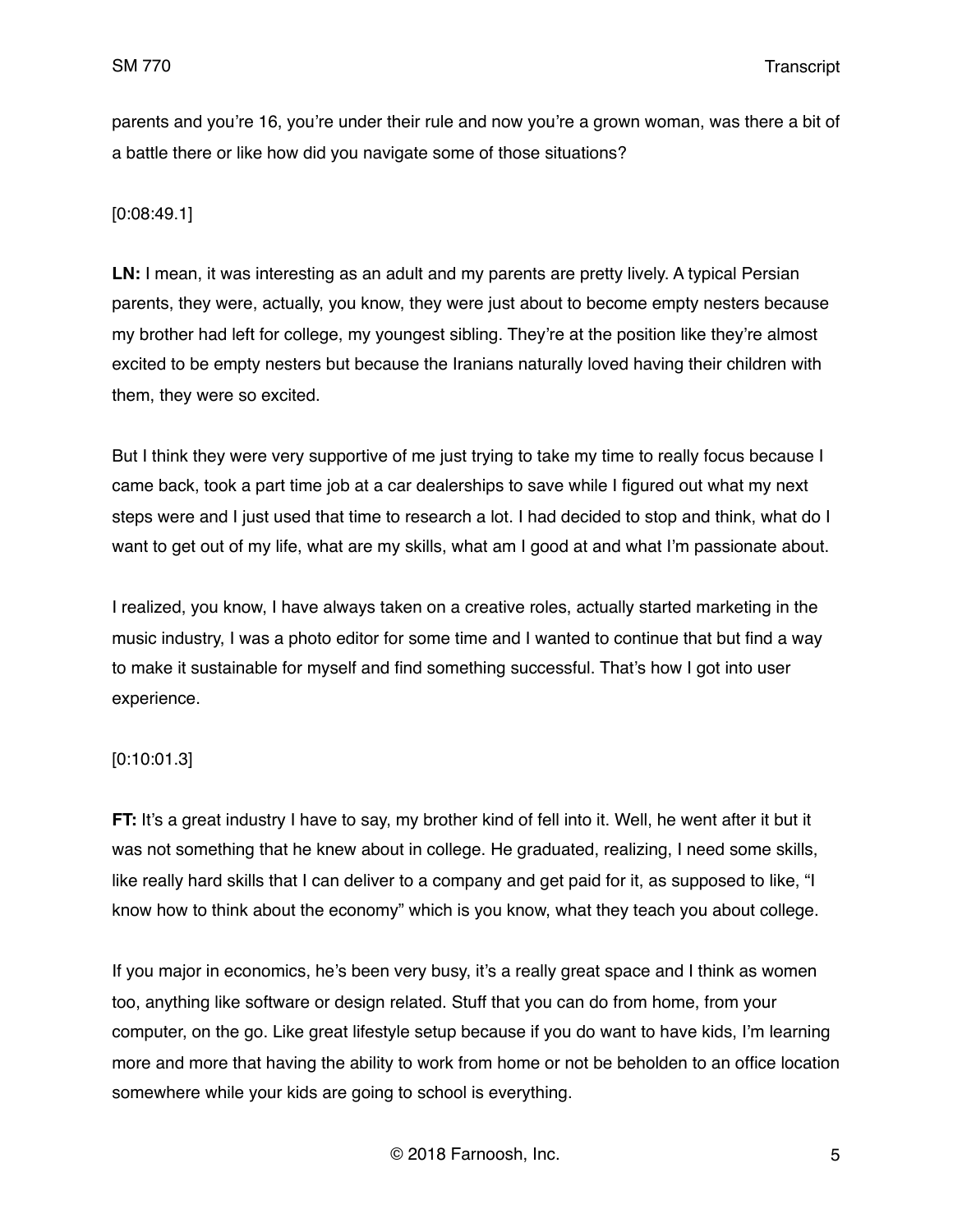Your ability get home and be with your kids is immeasurable. All right, our first question comes from a woman on Instagram by the name of Certified Life. She says, "my husband and I both had nontraditional career paths in our early earning years, he was signed to a record label in high school and then he graduated early, missing out on college.

I became a full time musician by living frugally and only recently finished my masters in teaching at 32 years old." She goes on to talk about, you know, just the fact that they're kind of at a crossroads right now in their lives and in their careers and her main question is, "at our age, with a busy life, is working towards a Bachelor's worth it?"

I guess her husband is considering going back to get his college degree. She said, "or, should my husband be putting his time into side hustles" and she gives an example, she says, "we remodeled our homes together, we have no debt and about \$360,000 in net worth due to my husband's great carpentry skills."

I think going to college is great and I'm glad that I did it and I'm sure you're grateful that you have a college degree Leyla but it's not for everybody and if frankly, if you're fast forward, if you're living your life and you're making the money and you're fulfilled and you know, you feel like everything is working out for your despite the fact that you don't have a college degree.

I don't think it's necessary to go back and get it, it really just depends on your goals but then of course, there are some people who just want the degree, right? It's like something a bucket list item. That's the case, if it's more for your own feeling of life satisfaction and like you've fulfilled life's journey. I think there's some merit to that but you just want to be smart about it too, don't go and like, go into debt, going to get this college degree. Also, be smart about it too.

If it means not working to get this degree which may or may not lead to a higher income or more job opportunity and in the meantime, you're not working so you're losing out on that income, I think that's something definitely to think about but what do you think Leyla?

[0:13:17.6]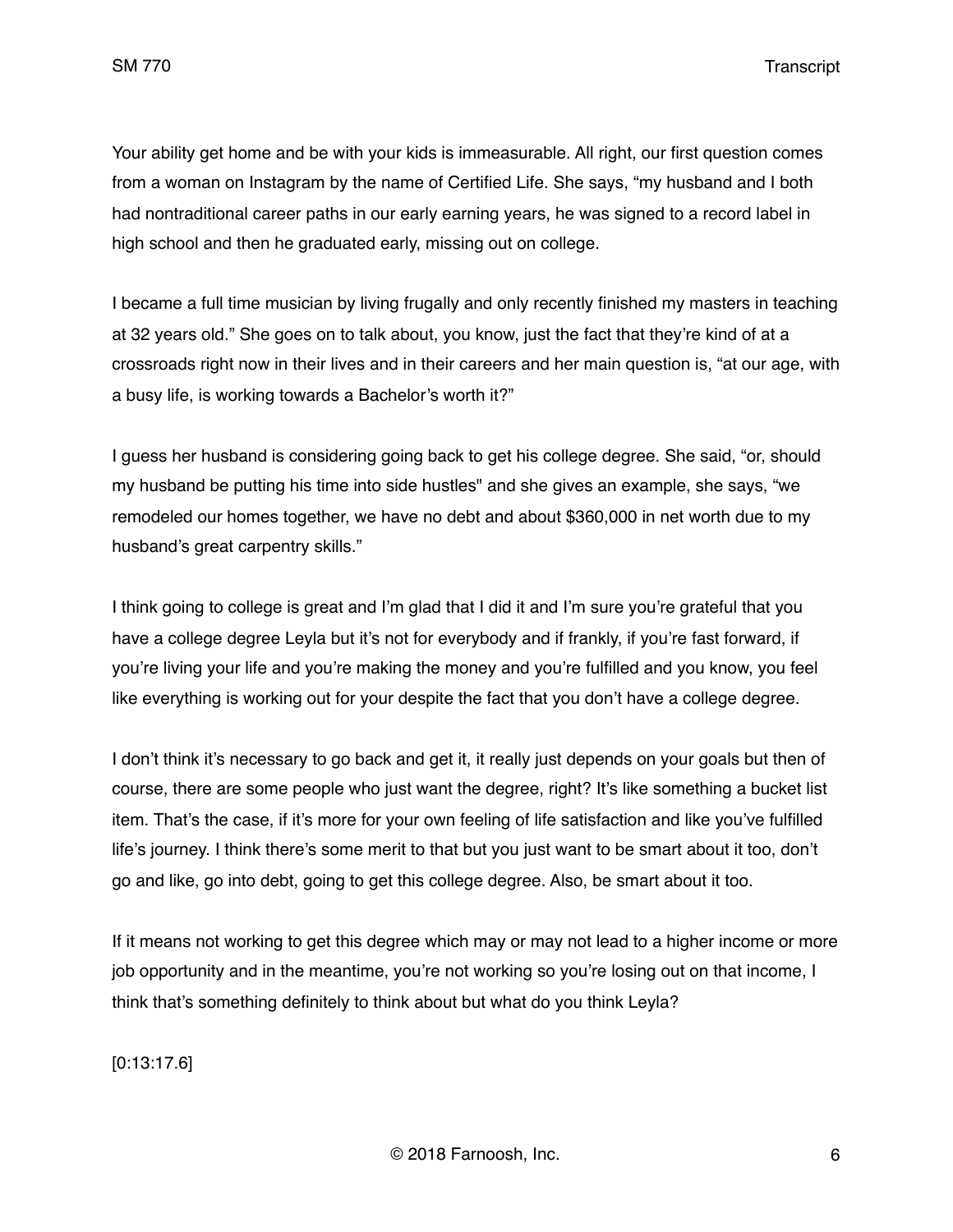**LN:** Yeah, I mean, I do agree and I can related in a way because I finished my masters at 30 years old so I was definitely in a similar boat. I think I agree that if you're feeling like you're making good money and you're feeling successful at where you are now, then you may not need it. But, do you feel like it's a bucket list item and you feel like the Bachelors would be worth it to you, I would highly recommend at least, you know, getting to know like so what program are you going into, what are the – what's the colleges that you're considering and do your research.

My best advice in which I did and I went and did this after I graduated and was on the job hunt again, get to know the alumni of those programs, what was the bad crowd, what were they doing during that program, what are you doing now after they graduated? See if that's something that you want to either reflect on, if it's like worth it to you.

You know, there's alternative ways like I had the – when I did my research, it was either masters or even a boot camp and you took my research and just getting to know who, with these kind of programs, they seem like my last best match the program that I went to.

#### [0:14:34.3]

**FT:** Yeah, I mean, that's really the thought process, right? Figuring out, where does this Bachelor's degree fit in to the grand scheme of your life's goals? If it makes sense, if you feel like it's the right kind of an investment but like, you know, I sense that she's asking me to kind of get my take on whether just generally speaking, if getting a college degree is really important.

I mean, I think it just has to make sense for you. I mean I went to college but even then my parents said to me, "Make sure that you make the most of these four years, get a return on your investment" you can graduate and start working and have it be a pillar that you are building towards something and that you are not just going to college to "find yourself" which is definitely a lot of self-discovering in college for sure.

But thank you for sharing that advice for Certified Life and Certified Life, if you have more questions for me on that don't hesitate to reach out on Instagram. Okay next step is Dakota. She says, "First off, love the show" thank you Dakota. She says that she's been listening for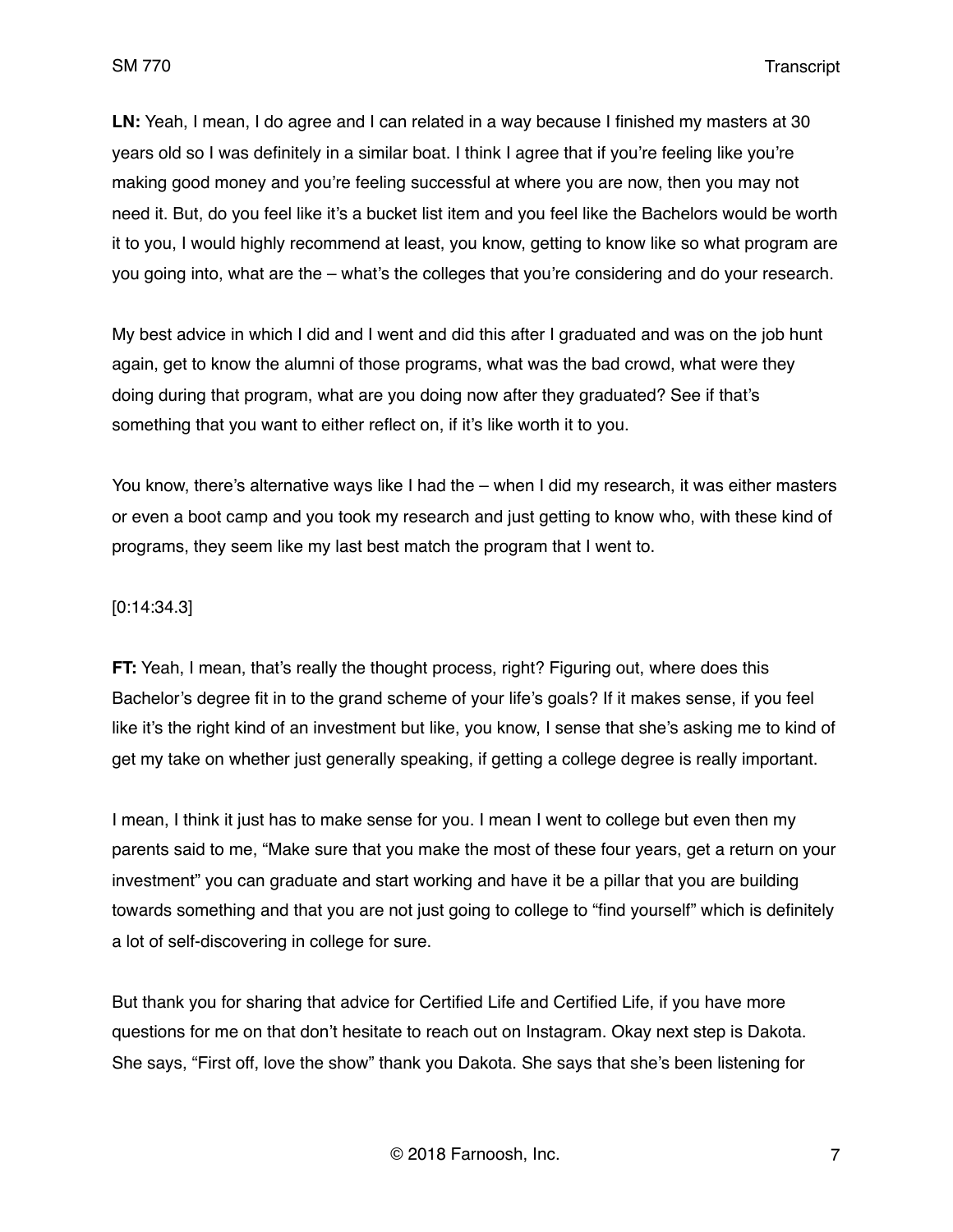about a year and she's been sharing the show with friends and family now, thank you so much Dakota. I really appreciate that, I couldn't be as far as where without people.

Sharing and letting people know, people are just discovering the podcast for the first time today and I hope that continues for years to come. She says she has a question about student loans. She has about \$10,000 left and paying roughly 5% interest on them and if she continues to pay the approximately \$200 a month, she probably won't be debt free for another couple of years but she says, "Do you think I should continue paying my monthly payment or take a loan from my 401(k) or even my Roth IRA to pay them off?"

She's like, "How does that even work?" I mean there is one thing about refinancing and if you are going to be able to refinance this to a loan with a smaller interest rate that's one thing but to sacrifice your retirement savings in the name of paying off your student loan a little bit faster, I think is not the smartest thing to do just because mathematically speaking I think your money is better off staying in the market than it is paying off this student loan at 5%.

You should look into maybe if you can pay it off within the next year, I don't know if you can or 18 months, there are some zero percent APR credit cards that you can do a transfer balance and that zero percent is an introductory promo rate and it will reset to a higher rate usually much higher than 5% after the period of usually 15 months, 12 months. So that could be a good option but only if you are aggressive and want to pay off this debt within the next year.

Otherwise, I would just say keep status quo. If you have a little bit of extra cash flowing through your budget then pay more towards the principle on this loan, this \$10,000 loan to just get out of debt faster and overtime pay less interest but I don't like the idea of compromising your retirement accounts.

That stuff is really I think best for a last ditch effort. You have no other options, you've got a health bill, you've got a bankruptcy that is forth coming and the only way you can deter it is to take out some money from your 401(k). I mean there is money there that allows you to be borrowed but in my view, not the best, not So Money surely. Did you have student loans Leyla and if you did or didn't, what's your recommendation for Dakota?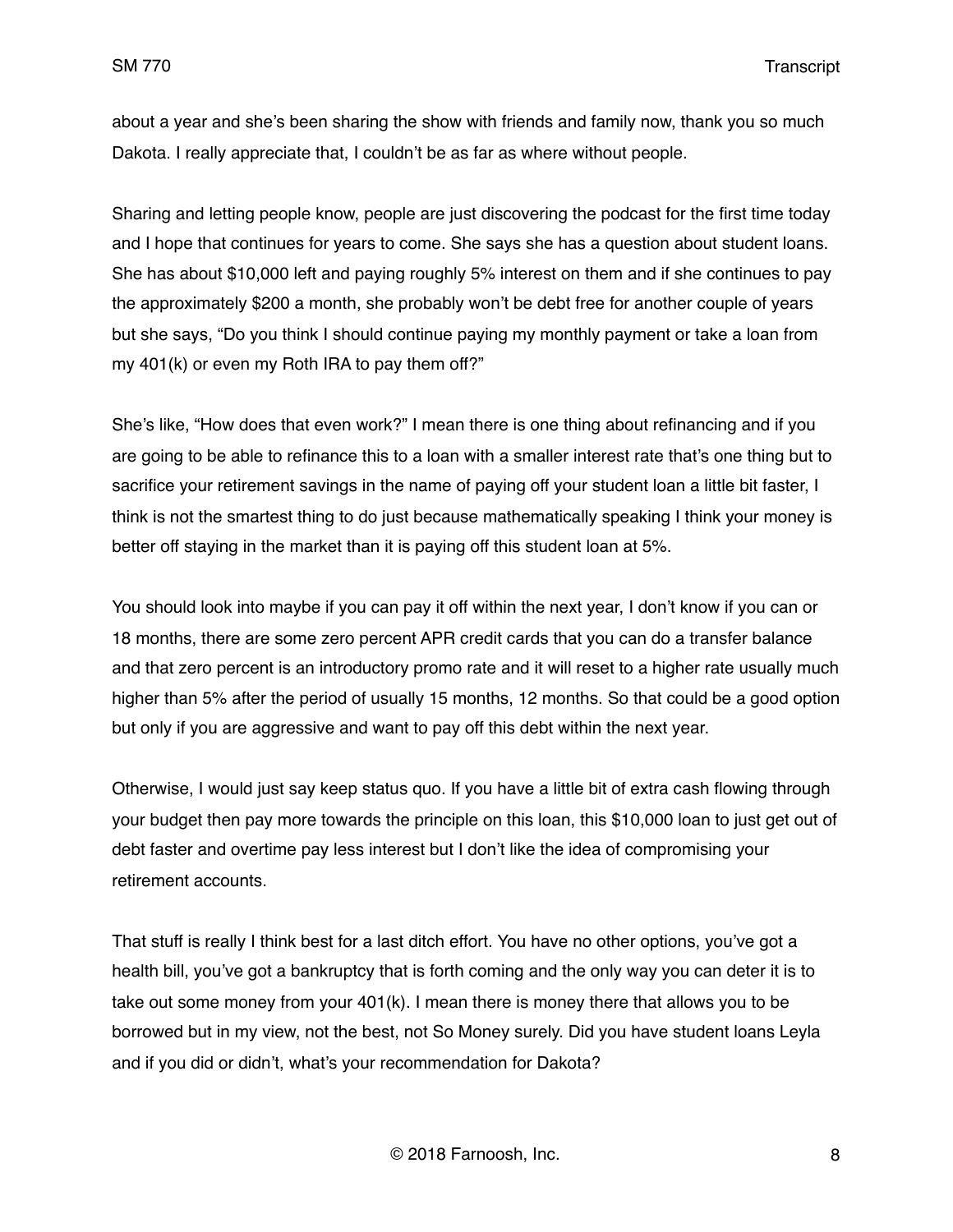### [0:18:33.5]

**LN:** I was fortunate enough that I didn't have student loans but I'm in a position where I just set aside money to make sure that I am saving and I do have my 401(k) set and my goals is to not touch it because I want to make sure that it is safe and secure. So that is my take on it. I do recommend thinking about what are your goals in the next few years especially if you want to pay it off as fast. What other things are you willing to set aside in those years to pay if off for it? It is just to make sure that you like it enough, so make sure that you maintain your savings as well.

### [0:19:13.5]

**FT:** Yeah, that's important. So when you are trying to build your financial life, there is a lot of moving parts and it can be overwhelming. You've got student loans in one corner. You have your attempts to stock up in a rainy day account over there with your 401(k) if you know it's important for your future and then of course, you have to pay your bills and keep the lights on and so sometimes you are wondering about where to move these pieces around.

Or the chess pieces and you know debt, in an ideal world you have none of it but if it is the sort of debt where you can manage it and there is a deadline, there is a timeline and you know with student loans there is a term. So it is not like credit cards where it could be forever. For student loans it's like 10 years, 15 years and it sounds like from her she could pay it off within the next few years, that's great.

If that means you can then leverage the rest of your income to invest, to pay, put money into a rainy account to go on a vacation like I am all for that. I think it gets a little trickier when your debt starts to take over your ability to do some of these other things and then that's where I would say, "Okay let's look at refinancing or a modification program" or whatever but definitely not the case where I think she needs to be taking money out of her 401(k).

Next question, Becky, you want to take this question for us? Do you have it in front of you, I don't know if – okay, great. So tell us what her question is please.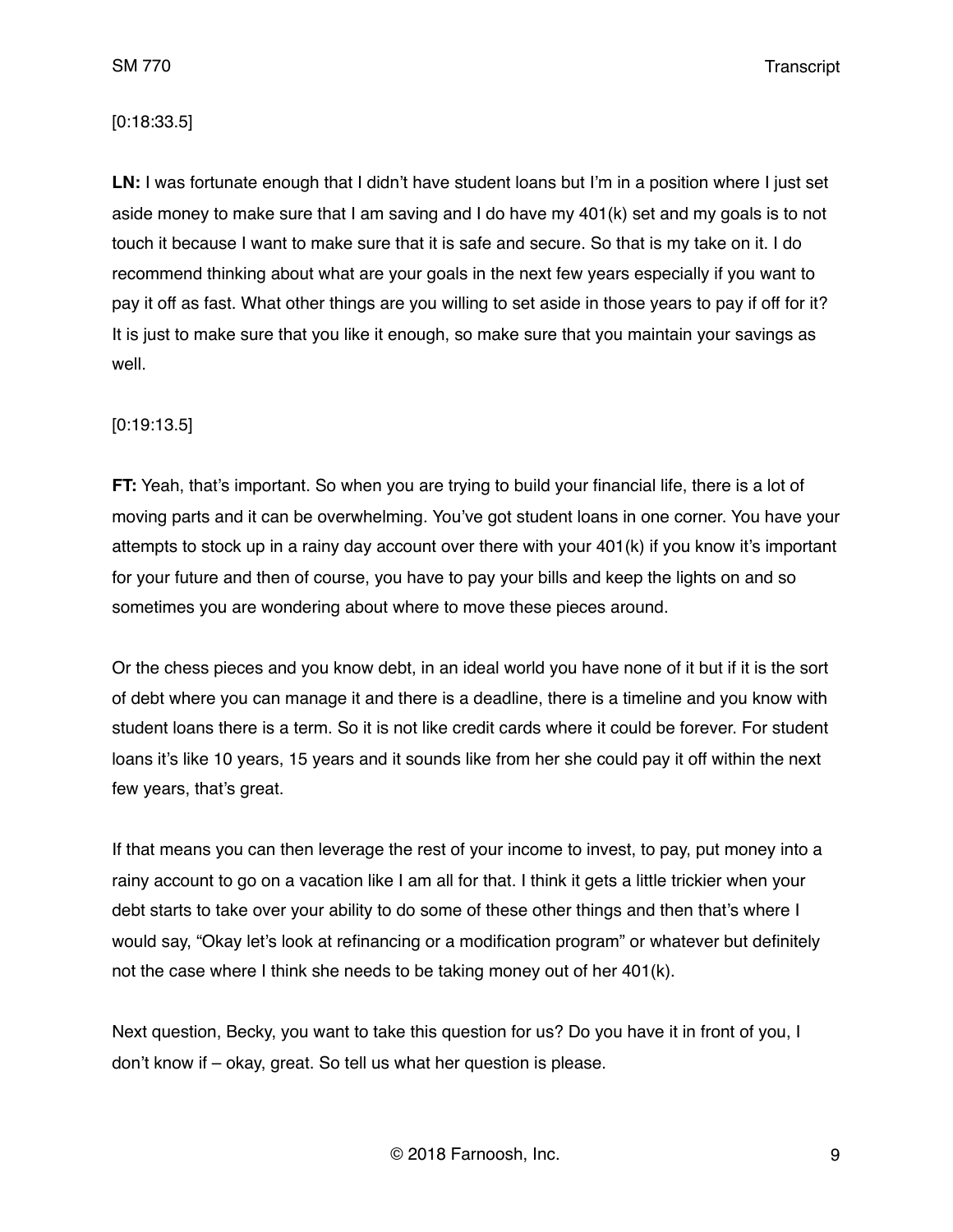## [0:20:47.0]

**LN:** So Becky from NYC, "Because housing crisis pop every year in NYC, is it a bad idea to put less than 20% down or should we wait and potentially have to pay more in the future?"

## [0:20:59.2]

**FT:** Yeah, so I don't know though. I think housing prices might be going down in New York City. Don't quote me but I have this feeling because I look at the market incessantly and I'm always looking at home values and my own home value. I am very much interested in this and I see a bit of a cooling off at least in the Brooklyn market. There is a lot of inventory and interest rates are on the rise.

The tax credit is not as advantageous anymore for home owners generally speaking. So I think all of those factors combine makes for more people on the sidelines when it comes to buying homes and therefore Becky, I don't think you have to be worrying about prices just like going up too much, too fast right now but of course, historically New York City is one of the best places to invest in real estate.

We see prices over period of time, it is not surprise that if you bought something five years ago that today it is doubled in value. That does happen sometimes. With that said, New York City is not the market where you can put down 5% or 10%. I have never heard of that, I think 20% is the norm in any kind of market condition especially if it is in a seller's market. You'd better be ready to put down 30% and then depending on the building, you might have to put down all cash.

80% of apartment buildings in New York City are co-op which means the co-op board sets the requirements for purchases and it is not unheard of for co-ops to be like, "You need to put down 50% or all cash" it's crazy. So it's really a question of are you able to afford what you want to afford now. You want to buy a home that fits into your budget, that allows you to still live within your means and you can make that mortgage comfortably.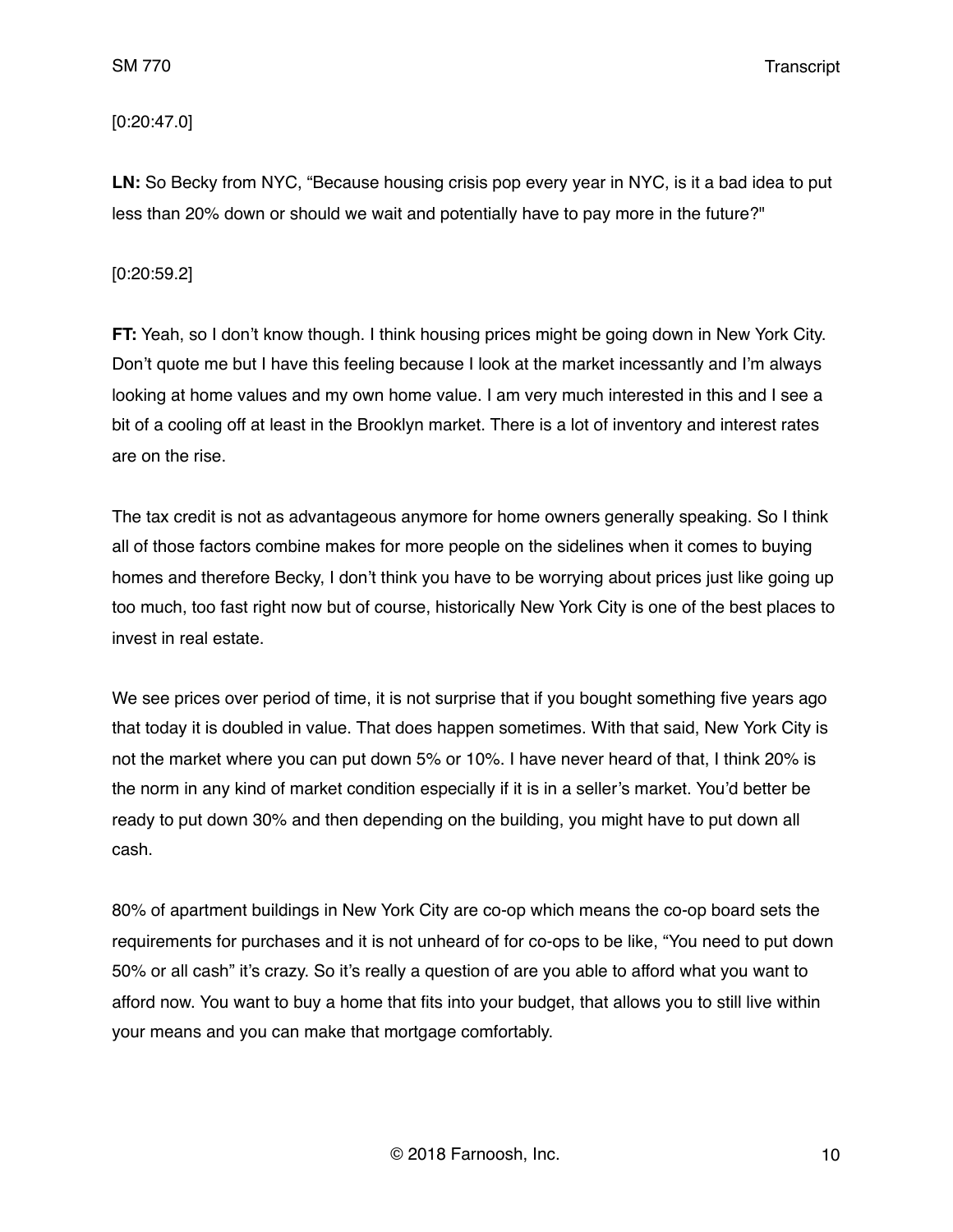That's my two cents Becky and good luck. You know I love real estate and I love New York, I love real estate in New York. So if you've got more questions on this do reach out. Okay last question here is from Antonia on Instagram. She says, "Hey Farnoosh, love the podcast. For us millennials and more specifically freelancers, what are some ways to start investing?" She says, "I have inconsistent income as an artist."

"I am struggling to know how to take financial risks without compromising my sense of security in the event of injury or employment dry spills" so yeah, if you work for yourself, there is no 401(k) option most likely but there are SEP IRA's that works like an IRA but the advantage for self-employed people there is you can contribute far more than a traditional or Roth IRA every year. I think it is over \$50,000 a year if you wanted to and that is tax deductible.

The way that your money is invested is very much like it would be invested in other kinds of IRA's, you can do index funds, ETF's, mutual funds, individual stocks, bonds, you name it. So lots of options and you can open a SEP IRA pretty much anywhere and you control the contributions. So if you have a dry spill of income for a period of time, you can adjust your contributions accordingly.

Also we've talked about on this show apps like Acorns, Robin Hood, these are two apps that focus on investing. Acorns I believe hooks up to one of your bank accounts and every time you spend money, it rounds up to the next dollar. So if you buy a coffee for \$3.50 it rounds it up to \$4, takes that change and invest it for you in a portfolio of diversified assets and before you open up this portfolio, it asks you a bunch of questions.

Like what's your risk tolerance and what's your goal, blah-blah-blah. So the portfolio is very much customized to you. So there are these technologies that can help you invest especially for newbies who don't know where to start, make it really simple and make it very tech friendly so you can check your balance and your portfolio through your phone. It's very millennial. I still like them even though I am on the later stage of the millennial continuum. How do you invest Leyla?

[0:25:17.9]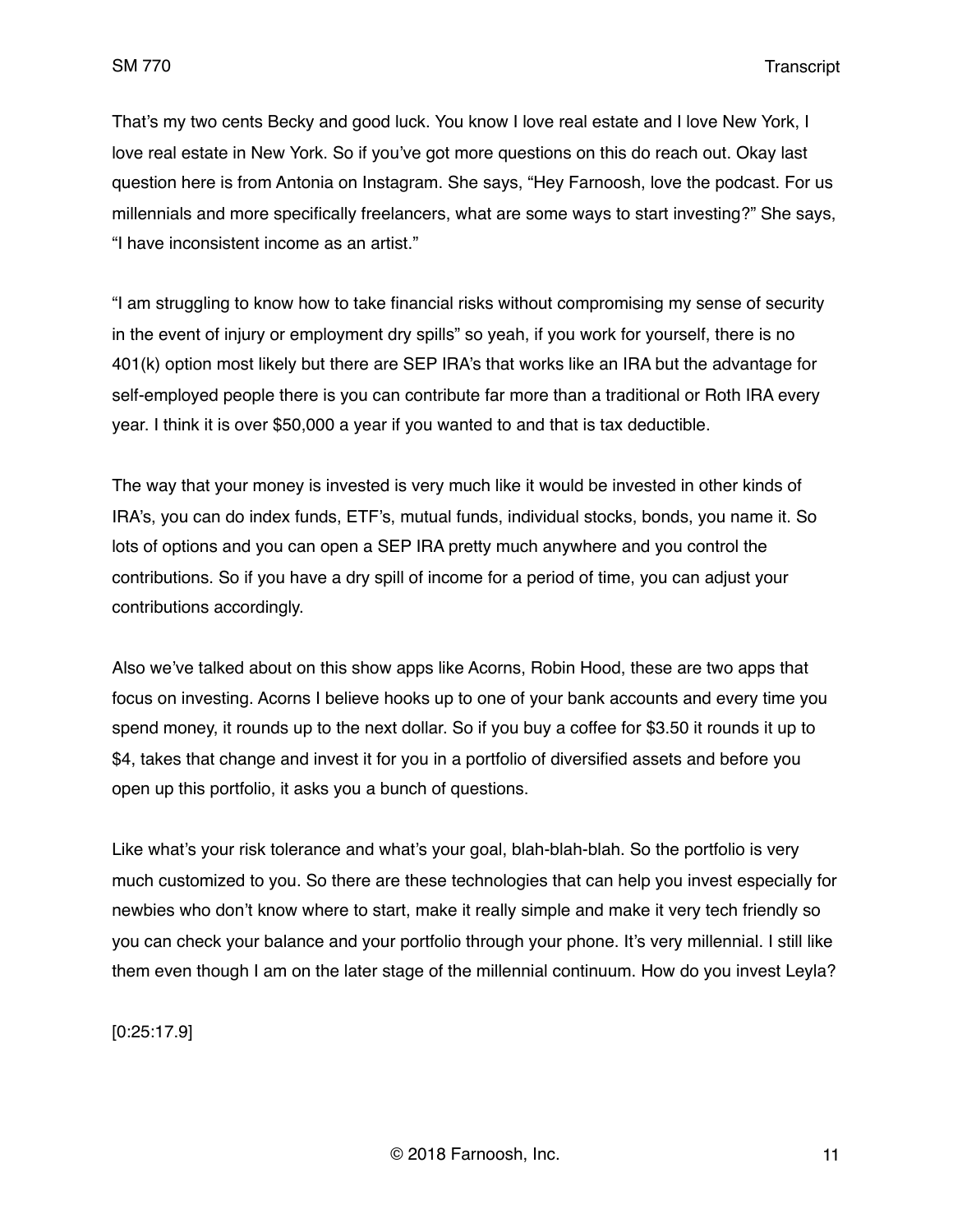**LN:** I've just been using a savings account, opened a CD to just have money secured aside. So I mentally prepare myself that it is not there so I don't use it.

[0:25:33.6]

**FT:** Look, you can invest obviously in the stock market but I am learning too that investing in yourself pays off, investing in real estate when you do it wisely and you don't break the bank doing it and you are thoughtful about it if it becomes a good rental property for you. That's worked out for a lot of people. So now Leyla, you are out of your parents' house?

[0:25:57.6]

**LN:** Yes, finally.

[0:25:59.7]

**FT:** How did you make the decision to leave? What did you need financially in order to leave?

[0:26:05.1]

**LN:** So I was fortunate enough where when I moved back and I took on a part time job and I saved, I saved all of that money so that I can use it to take it with me when I would move onto the next stage. Granted that my parents still wanted – they were so excited for me to move onto the next stage. They were so proud of me, I am their first born child and also the first one to receive a masters so they were pretty proud of me because of that.

[0:26:33.0]

**FT:** Oh my gosh, how excited are your Persian parents?

[0:26:36.9]

**LN:** Of course.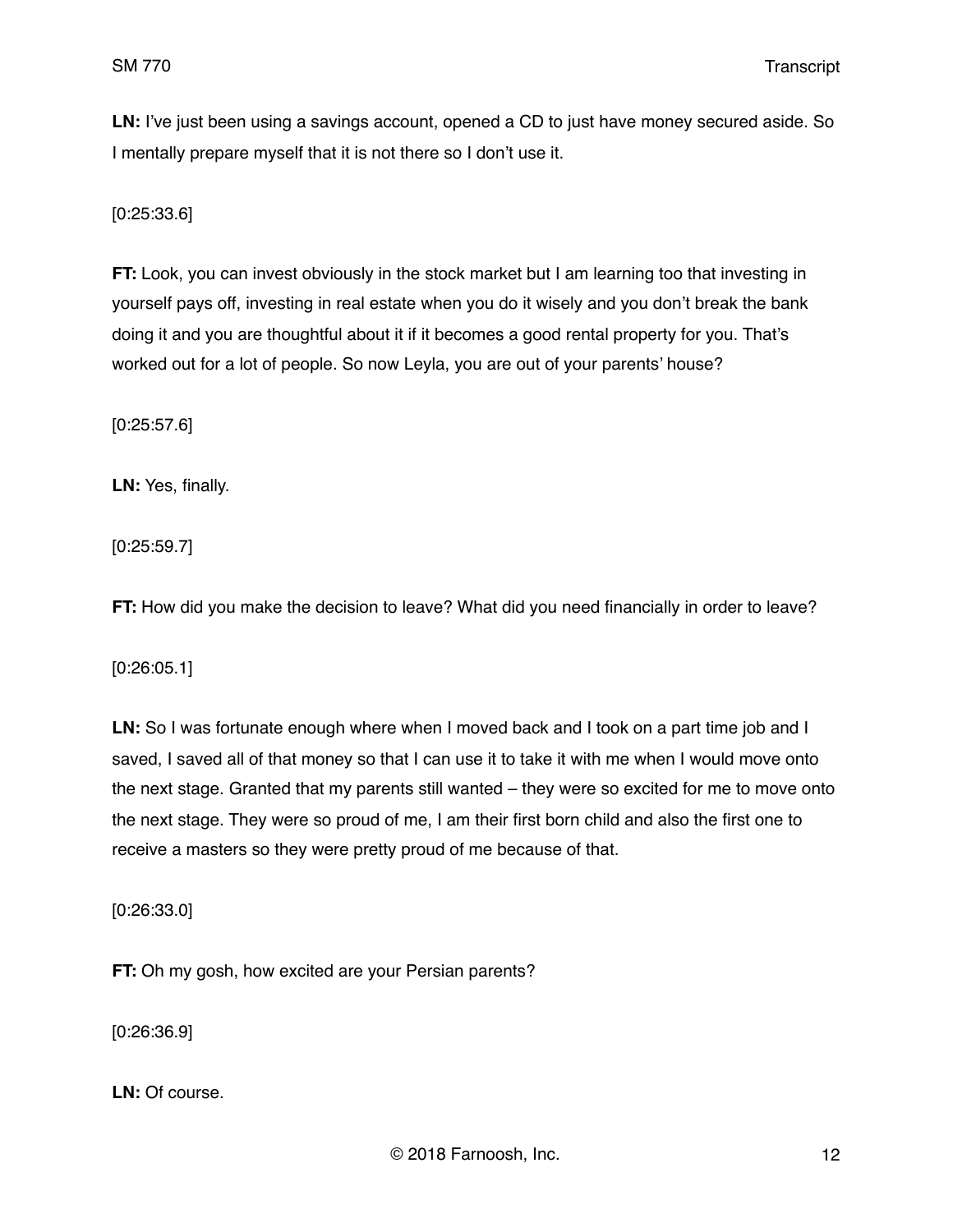# [0:26:38.3]

**FT:** I have this joke that I'm still working on the joke, it's called Persian mom.

[0:26:44.1]

**LN:** I love Persian moms.

[0:26:45.3]

**FT:** It's all about Persian mom, hashtag Persian mom, and I am like parenting philosophy of Persian mom is summed up as the following: Make your kid scared of everything that way they don't get murdered or worse become loser, right? And loser is anyone who is not a doctor or a lawyer. It's just like some things never change and our parents have very traditional mindset around what is success but certainly getting your masters is part of that.

[0:27:13.6]

LN: Yes, absolutely and especially since I just knew and I also deal with you know, I didn't want to be a doctor, I didn't want to be a lawyer and I certainly don't want to be an engineer either. So having parents that are supportive like of my career of creative aspects and how I wanted to pursue a creative career, it's certainly very hard and personal.

## [0:27:37.9]

**FT:** Yeah, they're hard to convince but it's almost you're better off not telling your parents, your Persian parents what you're up to and then once you're successful – anyway, lots more obviously for you and I to discuss. It was so great to have you on the podcast. Thank you so much for coming up to me at that event and letting me know that you're a listener. That's how things happen people, you've got to speak up if you want me to know that you're an audience member and so happy to have you on the show. Thank you.